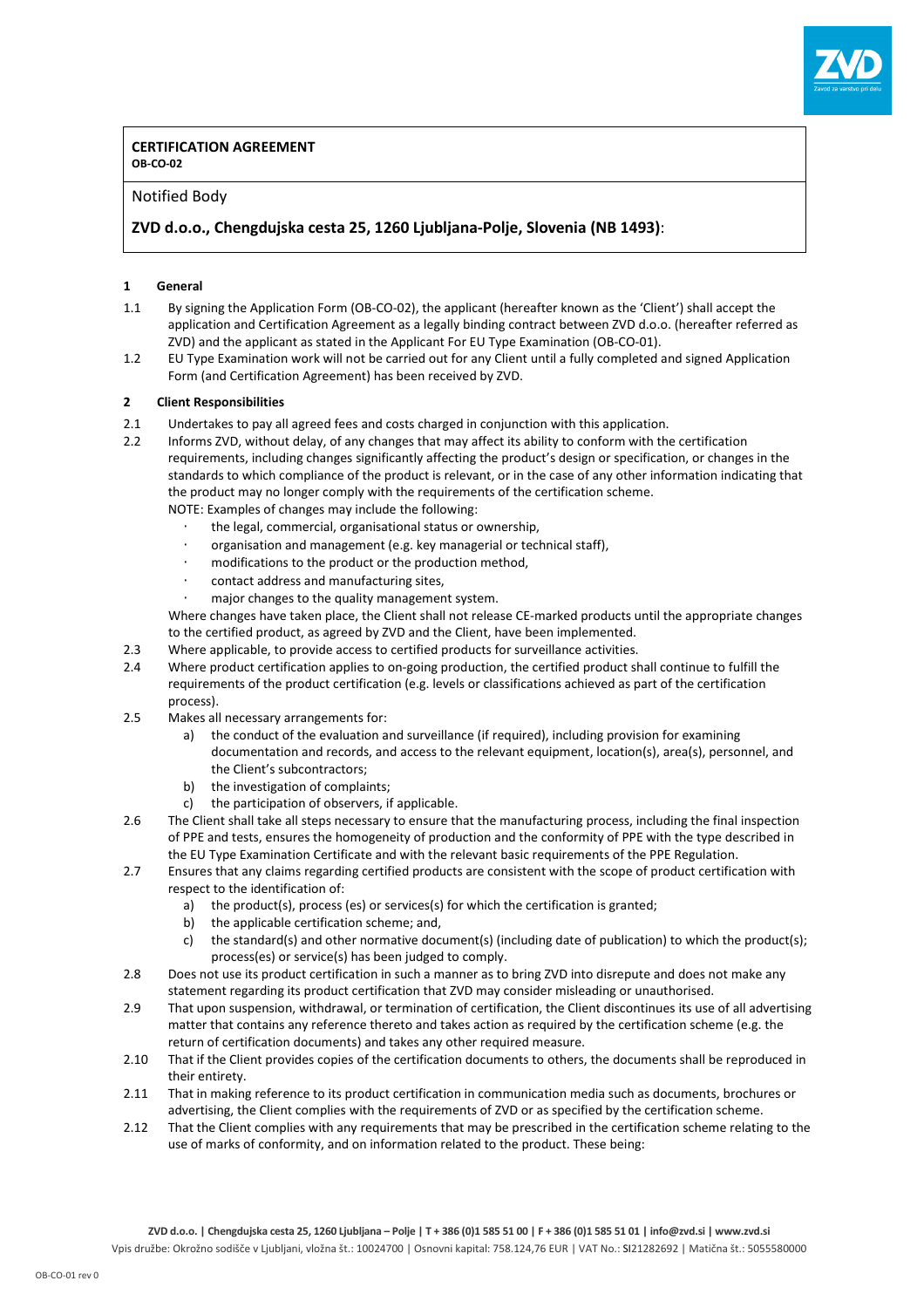- 2.12.1 The CE Mark can only be applied to stationery and publicity material which relates to the products for which certification has been granted. This can include the internet, brochures, advertisements etc. We would advise any Client to contact us prior to printing if there is any doubt regarding the intended use. The misuse of the CE or other marks could result in the issue of a requirement to withdraw offending items.
- 2.12.2 Where possible the minimum height of the CE mark must be no less than 5 mm and shall only be increased in proportion.
- 2.12.3 The CE or other mark may not be used in any way that may be interpreted as misleading nor shall the client make any misleading statements regarding its certification
- 2.12.4 The use of ZVD's Notified Body number after the CE mark is restricted to those products defined as complex design, it however may be used on user information of all certified products as a means of identifying ZVD as the type approval body and or article 11 body.
- 2.12.5 Upon suspension or withdrawal of its certification, The Client shall discontinue its use of the CE mark as directed by ZVD and shall amends all advertising matter when the scope of registration has been reduced. The Client shall ensure that the CE or other marks are not used in such a manner that would bring ZVD into disrepute and lose public trust.
- 2.13 Uses certification only to indicate that products are certified as being in conformity with specified standards.
- 2.14 Shall confirm that the samples submitted for any testing required as part of the certification process shall be representative of the product to be certified in respect of all its characteristics taken together, and be made from production tools and assembling methods used for the production run.
- 2.15 Retains a record of all non-conformities and complaints relating to certification requirements of the certified product(s) and makes these records available to ZVD when requested, and:
	- a) takes appropriate action with respect to such complaints about any deficiencies found in products that affect compliance with the requirements for certification;
	- b) documents the action taken.

### **3 ZVD Responsibilities**

- 3.1 Shall inform the Client of any changes that may affect the validity of the product certification.
- 3.2 After confirming the acceptance of the application, the ZVD Assessor shall discuss and agree with the Client the responsibility for carrying out the various tasks according to the requirements of Annex II of Regulation EU 2016/425.
- 3.3 Shall carry out the certification process against an agreed product standard (s) or specification (s) where possible. The normal route shall be to use the appropriate European Harmonised standard. However, other standards or technical specifications may be used where harmonised standards do not exist, where this is deemed necessary then it shall be by mutual agreement with the Client. Whichever option is chosen it shall satisfy all the relevant requirements of the EU Regulation including any amending directives or regulations. This shall also include appropriate test data to demonstrate that the materials used to construct the products do not contain substances that may cause harm and that they are in compliance with the current requirements of all applicable product standards as well as the current version of Annex XVII of the EU REACH Regulation (1907/2006).
- 3.4 ZVD shall retain copies of technical files for a minimum of 10 years after the product is last placed on the market and/or the EU Type Examination certificate is cancelled or withdrawn, whichever comes sooner. These shall be made available to the Surveillance Authorities upon demand.
- 3.5 Where re issue of an existing certificate is requested, the Assessor shall send the Client an appropriate application form for completion and return. On return of the completed application form, the Assessor shall make a decision on whether reduced Certification Procedures may be undertaken and shall document the decision.
- 3.6 Where an extension to an existing certificate is requested, the Assessor shall send the Client an appropriate application form for completion and return.
- 3.7 Where ZVD becomes aware that a registered Client has misused a certificate, schedule, logo or accreditation mark, the Client shall be required to ensure that the misuse is rectified. Incorrect references to the certification system or misleading use of information found in advertisements, catalogues etc. shall be dealt by suitable means including corrective action, publication of the transgression and, if necessary, legal action.
- 3.8 Suspension, termination and withdrawal of certificates
- 3.8.1 Where a certificate is suspended, terminated or withdrawn then the Client has the right to appeal. The appeal shall be received in writing, by the Product Certification Manager, within twenty one working days of the Client having being informed of the intention to suspend, withdraw or terminate the certificate.
- 3.8.2 The outcome of an appeal shall be final and binding on both parties and no counter claim by either party shall be accepted. Where an appeal is successful, the Clients costs may be reimbursed at the discretion of the Product Certification Coordination Committee.
- 3.8.3 Suspension of certificates
- 3.8.3.1 A Clients EU Type Examination Certificate may be suspended for the following reasons:
	- Contravention of ZVD's rules and regulations relating to product certification;
		- ⋅ Where effective corrective action is not implemented within an agreed timescale against a major noncompliance found during a surveillance visit.
	- Where significant non homogeneity is highlighted during on-going surveillance.
- 3.8.3.2 ZVD shall inform the Client in writing that their certificate has been suspended, the reason(s) for the suspension and the actions required to reinstate the certificate.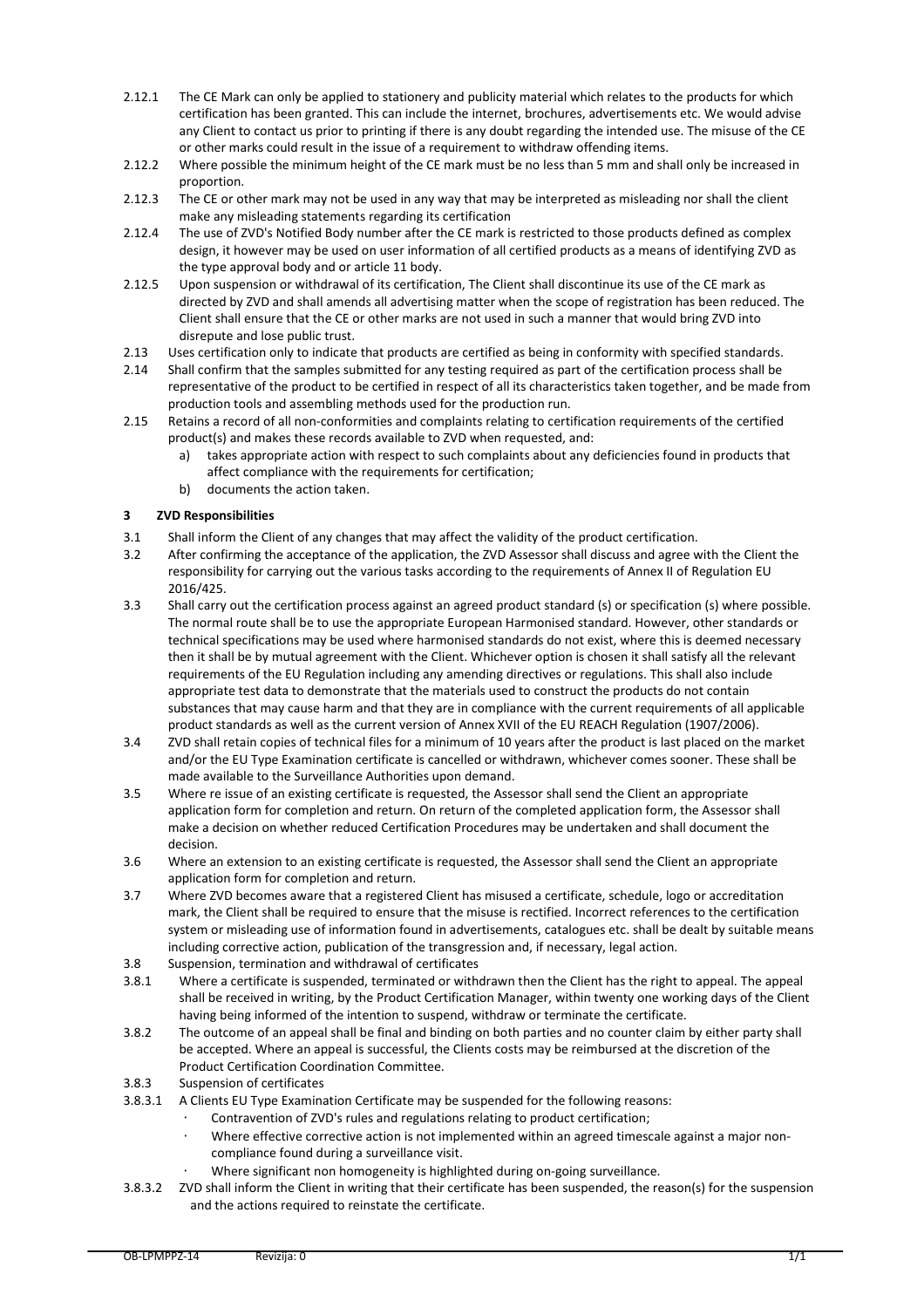- 3.8.3.3 If product certification is reinstated after suspension, ZVD shall make all necessary modifications to formal product certification documents, public information, authorisations for use of marks, etc., in order to ensure all appropriate indications exist that the product continues to be certified.
- 3.8.3.4 If a decision to reduce the scope of product certification is made as a condition of reinstatement, ZVD shall make all necessary modifications to formal product certification documents, public information, authorisations for use of marks, etc., in order to ensure the reduced scope of product certification is clearly communicated to the Client and clearly specified in product certification documentation and public information.
- 3.8.4 Withdrawal or termination of certificates
- 3.8.4.1 A certificate shall be withdrawn or terminated if:
	- it is found that a condition of manufacture, design, materials or packaging have been changed and therefore no longer
	- comply with the requirements of the EU Regulation.
	- The Client fails to settle their financial obligations to ZVD.
	- The Client fails to effectively implement the actions agreed following the suspension of a certificate,
	- Actions taken by the Client in the course of their business activities that would bring ZVD and / or the Product Certification Scheme into disrepute,
	- The Client does not wish to continue with certification,
	- The Client goes out of business.
- 3.8.4.2 ZVD shall inform the Client in writing that their certificate has been withdrawn or terminated, the reason(s) for the withdrawal or termination and any actions required.
- 3.8.4.3 ZVD shall inform the appropriate notifying authority when a Client's certificate has been withdrawn or terminated.
- 3.9 Confidentiality
- 3.9.1 The results of Product Certification activities shall be treated by ZVD as confidential. Results obtained shall only be passed to third parties with the permission of the Client that originally commissioned it, with the exception of requests from enforcement and surveillance authorities.
- 3.10 Complaints and Appeals
- 3.10.1 Upon receipt of a complaint or an appeal which relates to product certification activities, the ZVD Product Certification Coordinator or Manager or their nominated deputy shall deal with it in accordance with ZVD's complaints and appeals procedure.
- 3.10.2 Where the complaint or appeal relates to the on-going conformity of a product certified by ZVD, it is possible that any agreed remedial actions may involve recalling non-compliant products in which case ZVD shall require documented evidence of such a recall.
- 3.10.3 Complainants raising issues regarding a) products not being CE-marked when they should be or b) EU Type Examination certificates issued by other Notified Bodies shall be directed to the appropriate enforcement authority.
- 3.10.4 ZVD shall only accept written appeals received within twenty-one days of the client being informed of the decision that gave rise to the appeal.
- 3.10.5 Full details of the ZVD Complaints and Appeals procedure are available on request.

# **4 ZVD Requirements**

- 4.1 Any test reports submitted to ZVD in support of EU type examination shall meet the following criteria:
	- a) The report shall be dated no earlier than 24 months before the date of the signature on the ZVD application form. Reports older than 24 months will be rejected; in some cases ZVD may accept reports that are more than 24 months old if the client is able to provide additional supporting documentation, such as more recent check test data;
	- b) Where not undertaken by ZVD, all testing and reporting shall be carried out by a laboratory considered as being competent to conduct the work. Accreditation of a laboratory to ISO 17025 by a National Accreditation Body that is recognised by UKAS (see ILAC website) for the work undertaken will be taken as evidence of competence as long as it can also demonstrate that it has knowledge of, and access to, any appropriate recommendation for use sheets and guidance papers endorsed by the European Commission In the absence of such accreditation, a report will be accepted only when competence has been demonstrated to the satisfaction of ZVD, via an audit visit and, where judged necessary, check testing. Note, in either case if the laboratory is not a European Notified Body, ZVD may commission limited check testing on safety critical properties;
	- c) Innocuousness test data which has been requested in addition to that required by the main European Harmonised Standard or performance specification. These additional innocuousness tests (i.e. not detailed in the product standard) need not be carried out by ZVD or an ISO 17025 accredited facility but it will be necessary to submit actual test data (declarations of conformity are not acceptable).
	- d) Reports shall contain where possible the following information:
		- (i) sample references given in any test report shall be the same as those detailed in the technical file,
		- (ii) scanned or copied versions of a report may not be acceptable, in which case ZVD shall request that an original hard copy is provided,
		- (iii) reference to the manufacturer and manufacturing site(s),
		- (iv) identification of the organisation and personnel responsible for the test,
		- (v) identification of the product(s) in accordance with the relevant technical specification,
		- (vi) date(s) samples were received and the date(s) testing was undertaken,